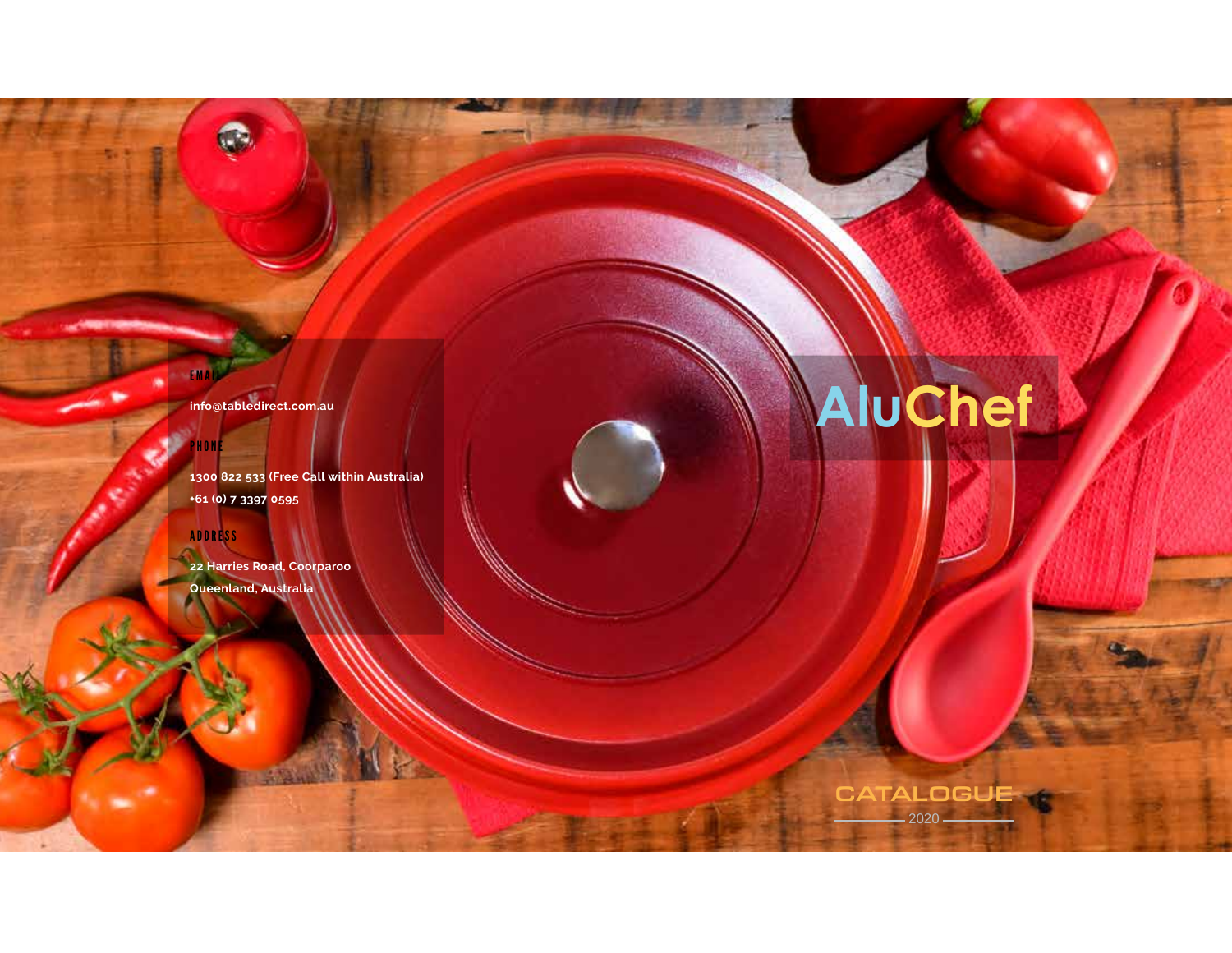

### FEATURES

Make your kitchen or buffet even more versatile and functional with AluChef aluminium cookware that has a non-stick coating.

In addition to being aesthetically beautiful, AluChef is essential for eliminating OH&S issues, operational issues and generally improving venue processes.

The cookware comes with tempered glass lids with a steam outlet and stainless steel edges that provide an even more efficient use, as it allows you to monitor the cooking process and in addition to protecting food in buffets displays.

#### INDUCTION COMPATIBLE

Versatility when preparing and keeping your food warm. AluChef pans have been carefully developed so that they are also compatible with induction equipment.





#### LIGHTWEIGHT

Aiming at practicality and safety when preparing and transporting food, AluChef pans are incredibly light compared to other pans on the market. Up to two times lighter compared to steel models and up to three times lighter compared to cast iron models.

## **AluChef**

#### MATERIAL

6.8 mm thick aluminum body that provides fast and uniform cooking. Internal and external organic nonstick coating. Greater anti-stick power; greater resistance to abrasion; greater durability; easier to clean and free of PFOA, ensuring abrasion resistance above 5,000 cycles..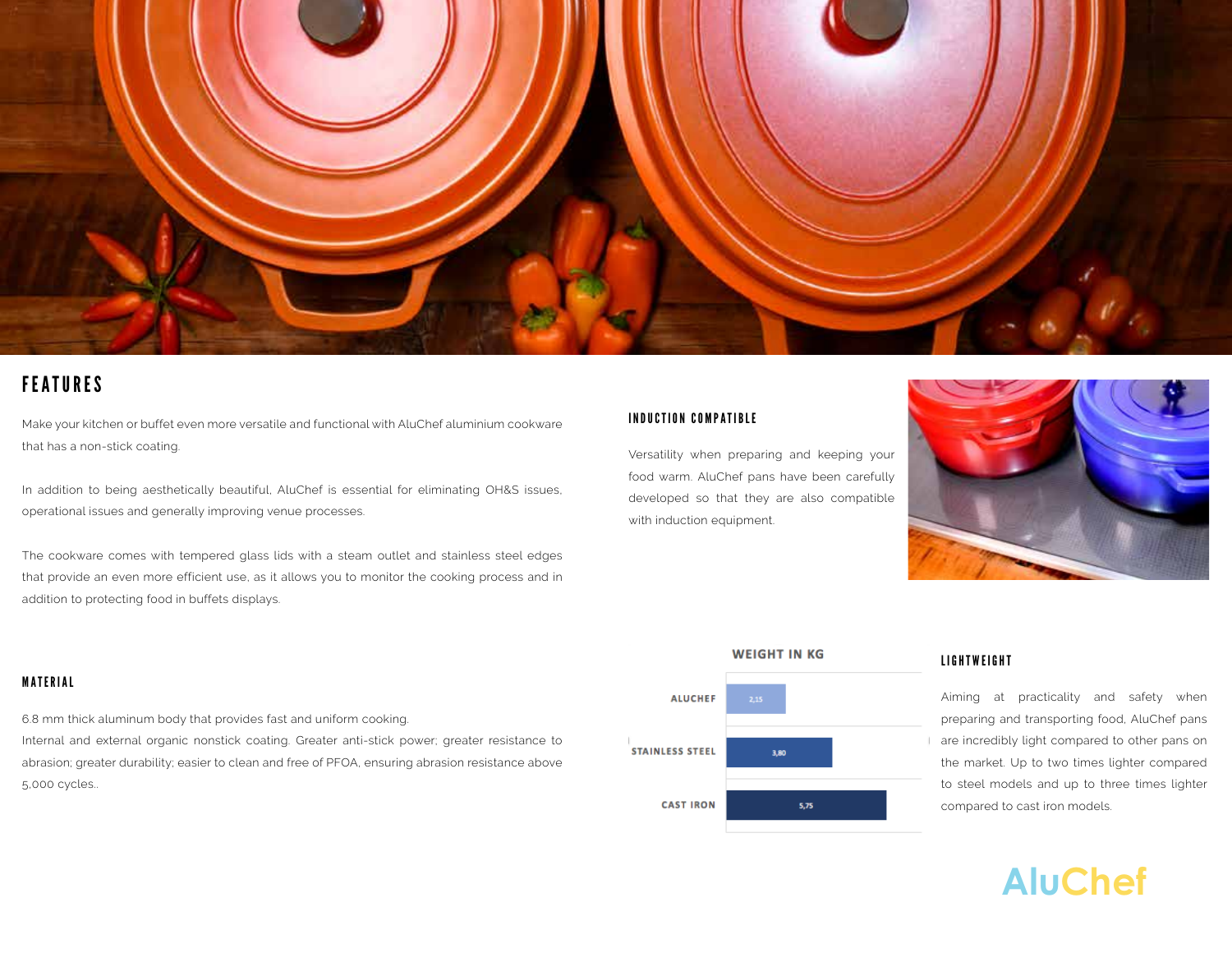



COMPATIBILITY





 $0000$ 

Gas

Electric



Ceramic





Dishwasher Safe

**AluChef**